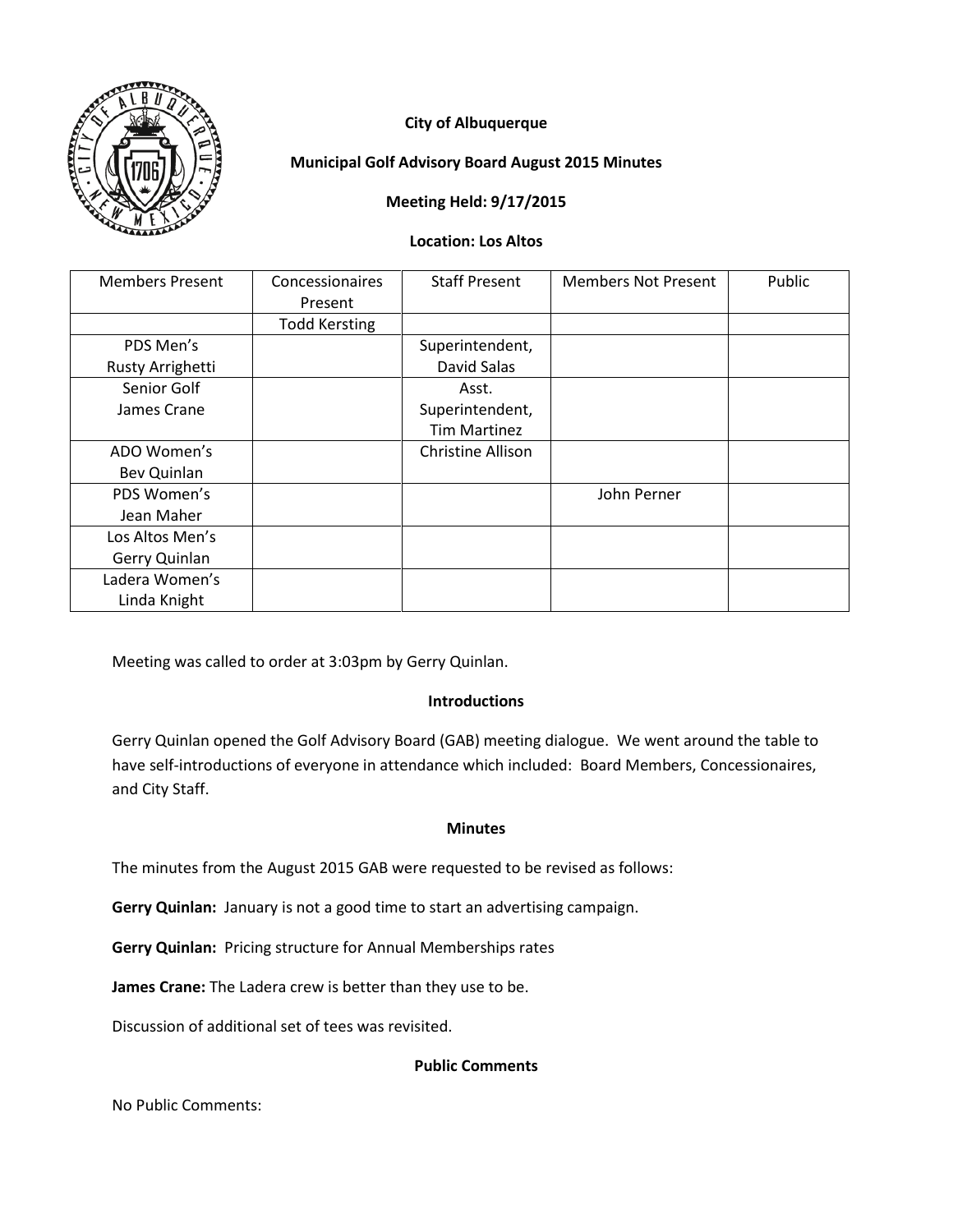## **Golf Management Reports and Updates**

#### **Personnel Updates**

**David Salas:** David provided the following personnel status update: As of today, the Equipment Operator circular is closed and H.R. is reviewing for two (2) positions. The Utility Repairer position will be vacant. ADO and Ladera Mechanic positions have been interviewed and recommendations for hire sent to H.R. Los Altos M13 position circular extended for additional 1 week. It will be closing soon. Ladera Supervisor M14 position has closed. We are waiting for H.R. to review the applicants. Puerto Del Sol is fully staffed.

#### **Rounds and Revenue**

**Tim Martinez:** Rounds and Revenue overall looking good. Revenue increased by 8% overall. Annual pass sales have increased. Ladera and Puerto Del Sol increased in rounds. Point of Sale (POS) system allows for annual passes to be purchased at all courses. **Gerry Quinlan:** Punch passes can be bought at admin? **David Salas**: Courses should have a comp round list. **Gerry Quinlan:** Bar codes on passes? **Tim Martinez:** We are looking to update the annual pass cards so that they can be scanned. **Gerry Quinlan**: Does the POS read SKU for inventory? **David Salas:** Not currently, you have to find the category. It is the intent to go with bar coding. **James Crane:** What percentage of sales go toward the City? **David Salas:** 5% (6% at PDS).

#### **Concessionaire Comments**

Todd Kersting: Henry and the staff did a great job top dressing. This is the 1<sup>st</sup> year we did not close night range on Labor Day. Meeting with DMD about retro fitting lights. Still have not gotten to the parking lot. Been in contact with Lobo Village and hotel management to get word out. Will check on discount. I found and old PDS metal sign missing a letter.

## **Golf Advisory Board (GAB) Member Comments**

**Linda Knight:** Kudos especially from men. There is a broken sprinkler bubbling in front of #9, very west.

**James Crane:** Roughs on #1 and #10 way too long.

Jean Maher: Puerto in good shape, little problem with weeds.

**James Crane:** Can we spray for Red Spurge?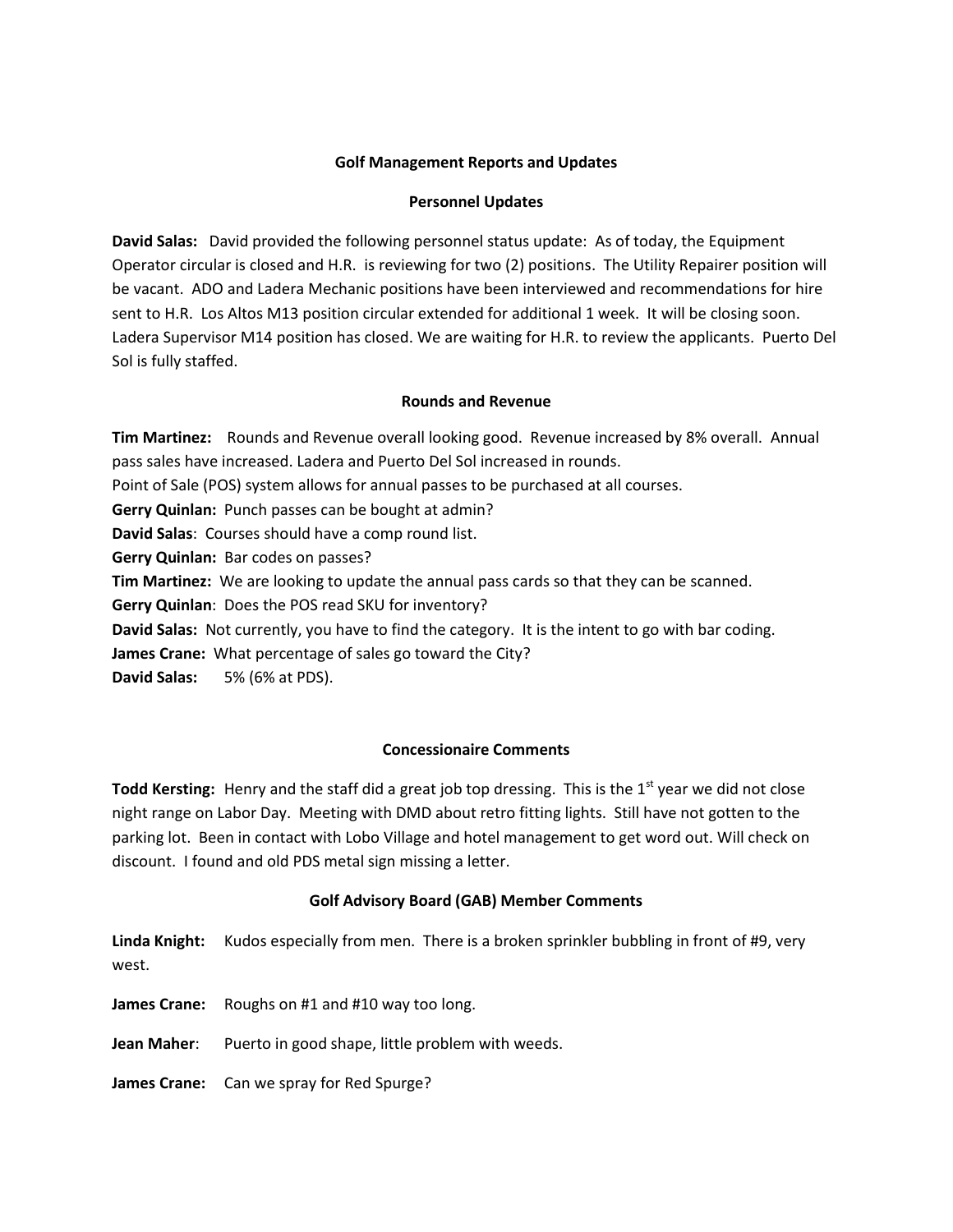**David Salas:** Yes. It will die out with the winter.

**Rusty Arrighetti:** As Jean said, the golf course is in great shape. Kudos to the staff.

**Linda Knight:** The rakes for the bunkers are to be left in or out?

**David Salas:** In professional tournaments they are left in.

**James Crane:** I have seen mowers run over the rake.

**Beverly Quinlan:** There should be one rule for the placement of the rakes.

**Gerry Quinlan.** Top dressed greens last week, went slow.

**David Salas:** It usually takes about 3 days.

**Gerry Quinlan:** The grass is too long.

**David Salas:** I will check the mowing schedule.

**Gerry Quinlan:** Who determines the tee markers?

**David Salas:** Typically, the location by hole determines location on the green. As the hole advances red to white, it moves up.

**Gerry Quinlan:** #3 whites were on left side way back, not balanced in respect to where pin is.

**Linda Knight:** The order is red, white, blue?

**David Salas:** Yes, we train them that way.

**Gerry Quinlan:** At Los Altos, the Men's Association brought up possible 4<sup>th</sup> set of tees. Asked for emails but have not received any.

#### **Old Business:**

**David Salas:** The existing Los Altos well is done. We received camera footage from Rodgers showing the collapse. We met with contractor to start the process with the NM Engineers office. The contractor, Interra, declined due to conflict of interest.

**Gerry Quinlan:** If there is another well within close proximity, can we use it? We should investigate another source.

**James Crane:** RFP for Ladera status?

**David Salas:** Spoke with the buyer, there was one issue with the RFP. It will be posted next Wednesday thru Sunday. Individuals who register with SiCom will receive notice. Purchasing has 2 weeks.

**James Crane:** Who can get a copy of the RFP? It's a public document?